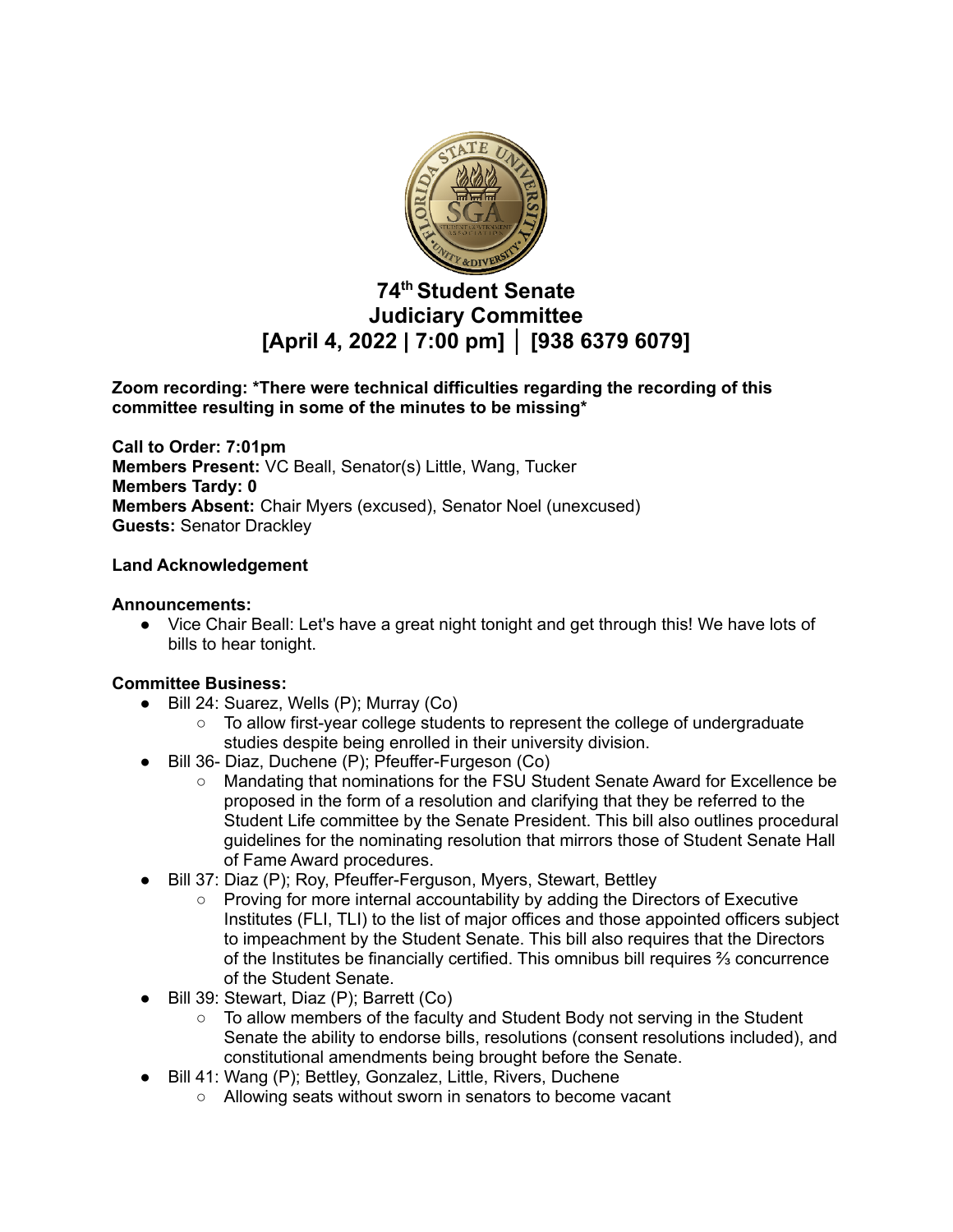- Bill 42: Wang (P): DuChene, Bettley, Gonzalez, Rivers, Little
	- Changing election results announcements from New Business to Special Introductions of the Senate Calendar.
- Bill 45: Drackley (P); Diaz, Hunter, Russell (Co)
	- To move the duties of the Senate Newsletter from the Senate President to the Senate Press Secretary and Senate Historian. This will allow the Senate newsletter to be done more consistently as well as open more transparency of what the Student Senate does to our constituents in the Student Body.

#### **Old Business:**

●

#### **New Business:**

- **Bill 24 - Sponsored by Senator Suarez, Wells (P); Murray (Co)**
	- Opening Statement:
		- Senator Suarez: Hi Judiciary! So this bill allows first-year college students to represent the college of undergraduate studies despite being enrolled in their university division. I decided to write this bill after talking to first year undergraduates as well as Spencer greenwood and they all agree with this bill. I think this will result in more first year students wanting to run for SGA. YIELDED 1:18
	- Technical Non-Debatable Questions:
		- Senator Little: Did Spencer Greenwood find it appropriate?
		- Senator Suarez: Yes he did
	- **○ Senator Little moves to enter round-table discussion; Senator Tucker seconds**
	- Round-Table Discussion:
		- Senator Little; Do you believe that first year FSU student have a completely different experience
		- Senator Suarez: yes they do, in my opinion it's completely different
		- Senator Wang: Im very torn, I feel like despite these first year students being at FSU, i still believe they should be able to vote
		- Senator Little: I'm not sure if i like this bill, I need to do some more thanking
		- Senator Tucker: i agree, I believe that the senate floor should be able to deliberate about this
		- Senator Little: i appreciate wanting to his this on the senate floor, i completely agree

## ■ **Senator Little moves to call the question; Senator Tucker seconds**

- Closing Statement:
	- Senator Suarez: Thank you for all the feedback Judiciary,
- Vote:
	- Yes: 1 [Senator Tucker]
	- No: 2 [Senator(s) Little, Wang]
	- Abstain:0

## **○ RESULT: BILL 24 DOES NOT PASS**

## ● **Bill 36 - Sponsored by Senator DuChene; Pfeuffer-Ferguson (Co)**

- Opening Statement:
	- Chair Duchene: This is a senator award of honor and I want to clear up old language in statutes and fix it. YIELDED 2:00
- Technical Non-Debatable Questions: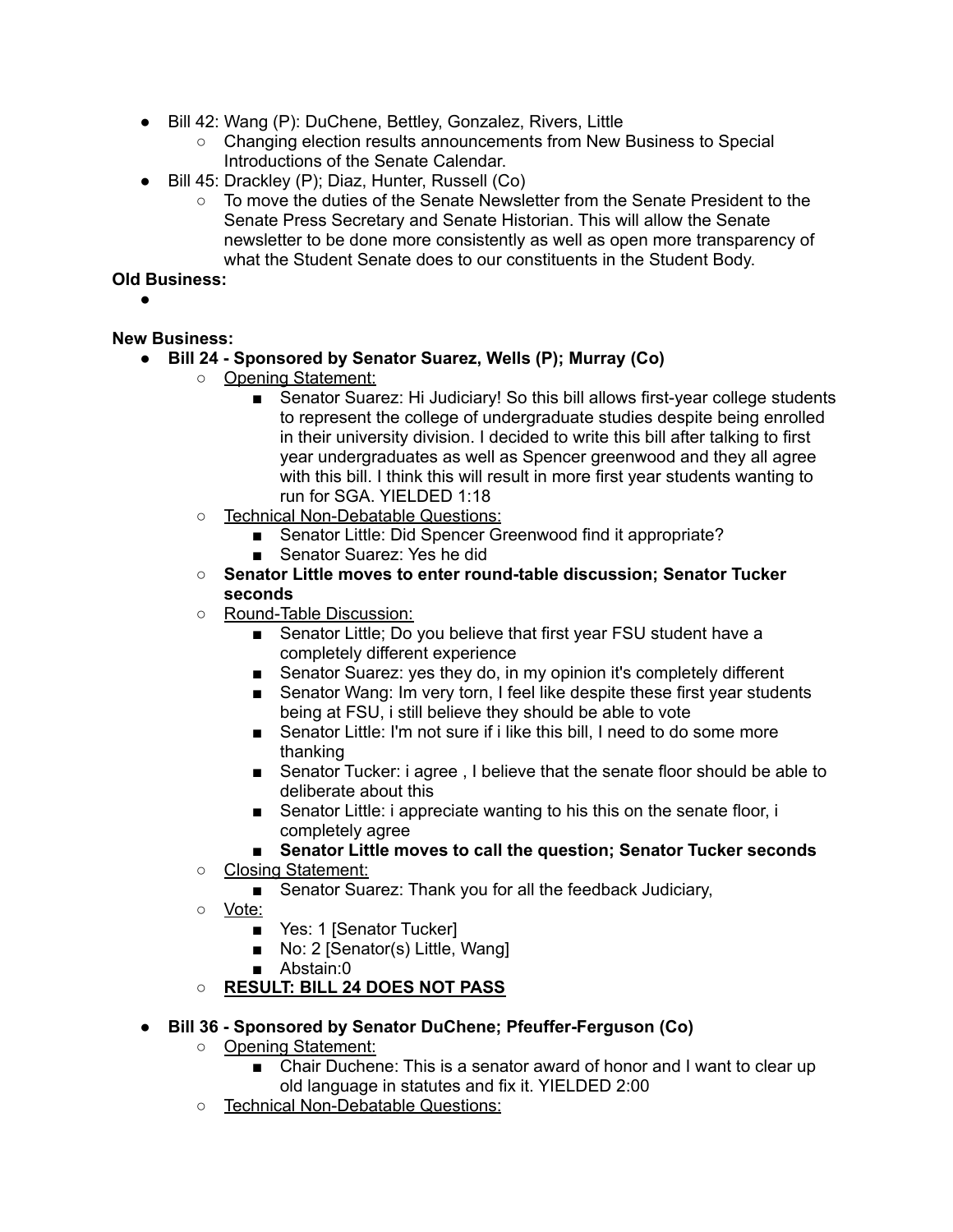- none
- **○ Senator Tucker moves to enter round-table discussion; Senator Little seconds**
- Round-Table Discussion:
	- Senator Little: I really like this bill, I think this does a great job at fixing old language in statutes
	- Sewantor Wang: I completely agree
	- Senator Tucker: I agree as well
- **○ \_\_\_ moves to call the question; \_\_\_ seconds**
- Closing Statement:
- ○ Vote:
	- Yes: 3 [Senator(s) Little, Wang, Tucker]
	- No: 0
	- Abstain: 0
- **○ RESULT: BILL 36 PASSES**
- **Bill 37- Sponsored by Senator Diaz; Roy, Pfeuffer-Ferguson, Myers, Stewart, Bettley (Co)**
	- Opening Statement:
		- ■
	- Technical Non-Debatable Questions:
		-
	- **○ \_\_\_ moves to enter round-table discussion; \_\_\_ seconds**
	- Round-Table Discussion:
		- ■
	- **○ \_\_\_ moves to call the question; \_\_\_ seconds**
	- Closing Statement:
	- ○ Vote:
		- Yes: [ (vote count) ] [voter names]
		- No: [ (vote count) ] [voter names]
		- Abstain: [ (vote count) ] [voter names]
	- **○ RESULT: BILL 37 IS TABLED**
- **Bill 39 - Sponsored by Senator(s) Stewart, Diaz; Barrett (Co)**
	- Opening Statement:
		- ■
	- Technical Non-Debatable Questions:
	- **○ \_\_\_ moves to enter round-table discussion; \_\_\_ seconds**
	- Round-Table Discussion:

■

- **○ \_\_\_ moves to call the question; \_\_\_ seconds**
- Closing Statement:
- ○ Vote:
	- Yes: [ (vote count) ] [voter names]
	- No: [ (vote count) ] [voter names]
	- Abstain: [ (vote count) ] [voter names]
- **○ RESULT: BILL 39 IS TABLED**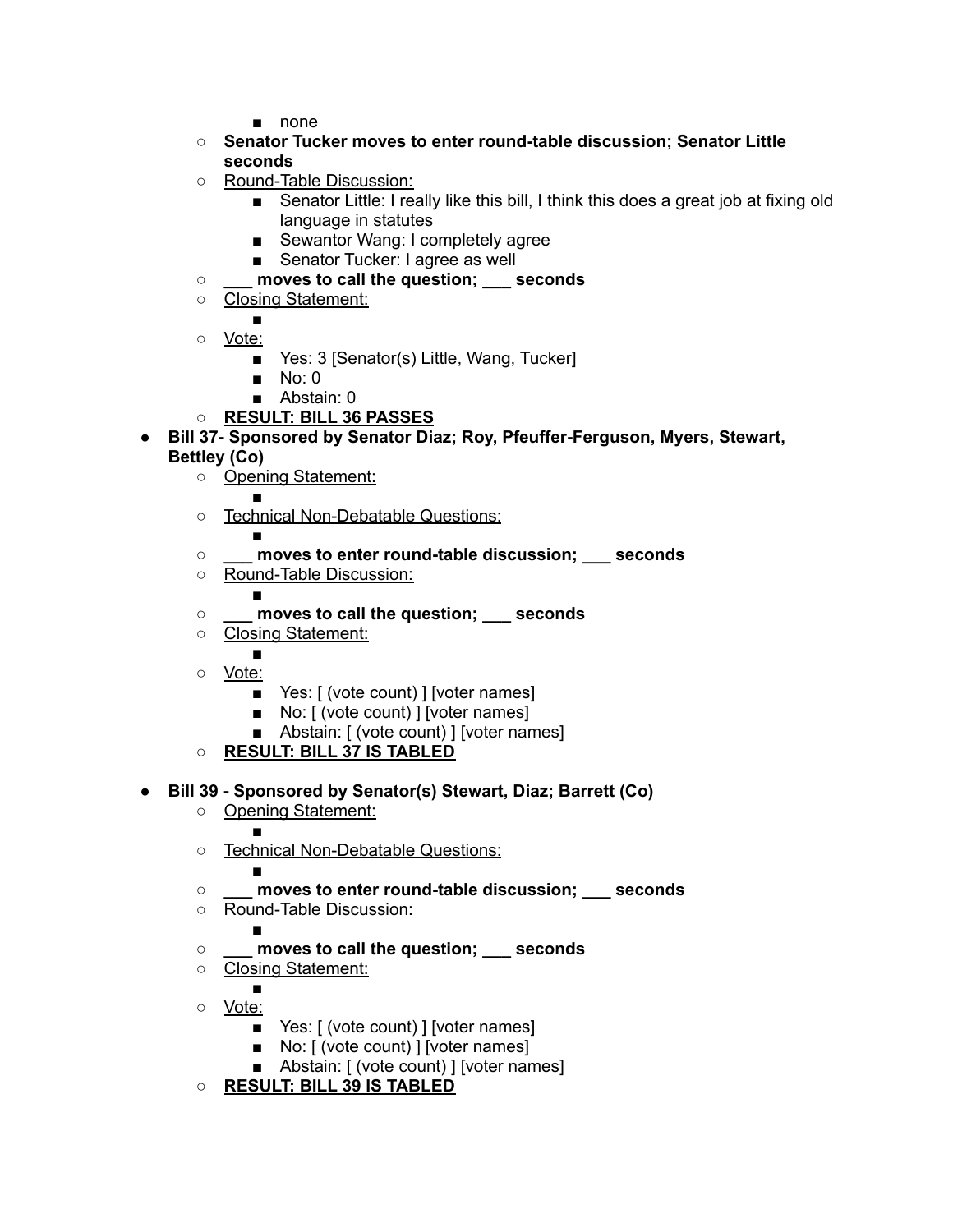- **Bill 41 - Sponsored by Senator Wang; Bettley, Gonzalez, Little, Rivers, Duchene (Co)**
	- Opening Statement:
	- ○ Technical Non-Debatable Questions:
	- **○ \_\_\_ moves to enter round-table discussion; \_\_\_ seconds**
	- Round-Table Discussion:
		-

■

- **○ \_\_\_ moves to call the question; \_\_\_ seconds**
- Closing Statement:

■

- Vote:
	- Yes: 3 [Senator(s) Little, Wang, Tucker]
	- No: 0
	- Abstain: 0
- **○ RESULT: BILL 41 PASSES**
- **Bill 42 - Sponsored by Senator Wang; Bettley, Gonzalez, Little, Rivers, Duchene**
	- **(Co)**
		- Opening Statement:
		- ○ Technical Non-Debatable Questions:

■

- **○ \_\_\_ moves to enter round-table discussion; \_\_\_ seconds**
- Round-Table Discussion:
	-
- **○ \_\_\_ moves to call the question; \_\_\_ seconds**
- Closing Statement:

■

- Vote:
	- Yes: 3 [Senator(s) Little, Wang, Tucker]
	- No: 0
	- Abstain: 0
- **○ RESULT: BILL 42 PASSES**
- **Bill 45 - Sponsored by Senator Drackley; Diaz, Hunter, Russel (Co)**
	- Opening Statement:
		- YIELDED 2:05
	- Technical Non-Debatable Questions:
		- Senator Wang: In 403.2 B, currently as its written
	- **○ \_\_\_ moves to enter round-table discussion; \_\_\_ seconds**
	- Round-Table Discussion:
		- Senator Little: I think making this the duty of the press secretary would be a better idea than the historian. I would be open to amending it to that. I also don't believe it's necessary to have a required paper version of this.
		- Senator Wang: I understand those sentiments. It also does say in conjunction with making it clear that it's su;posed to be an effort on behalf of those 2 different positions. I would find it difficult if we would have a less involved press secretary.
		- Senator Tucker: yea i think if we remove the confusion of this i would find this as a great bill